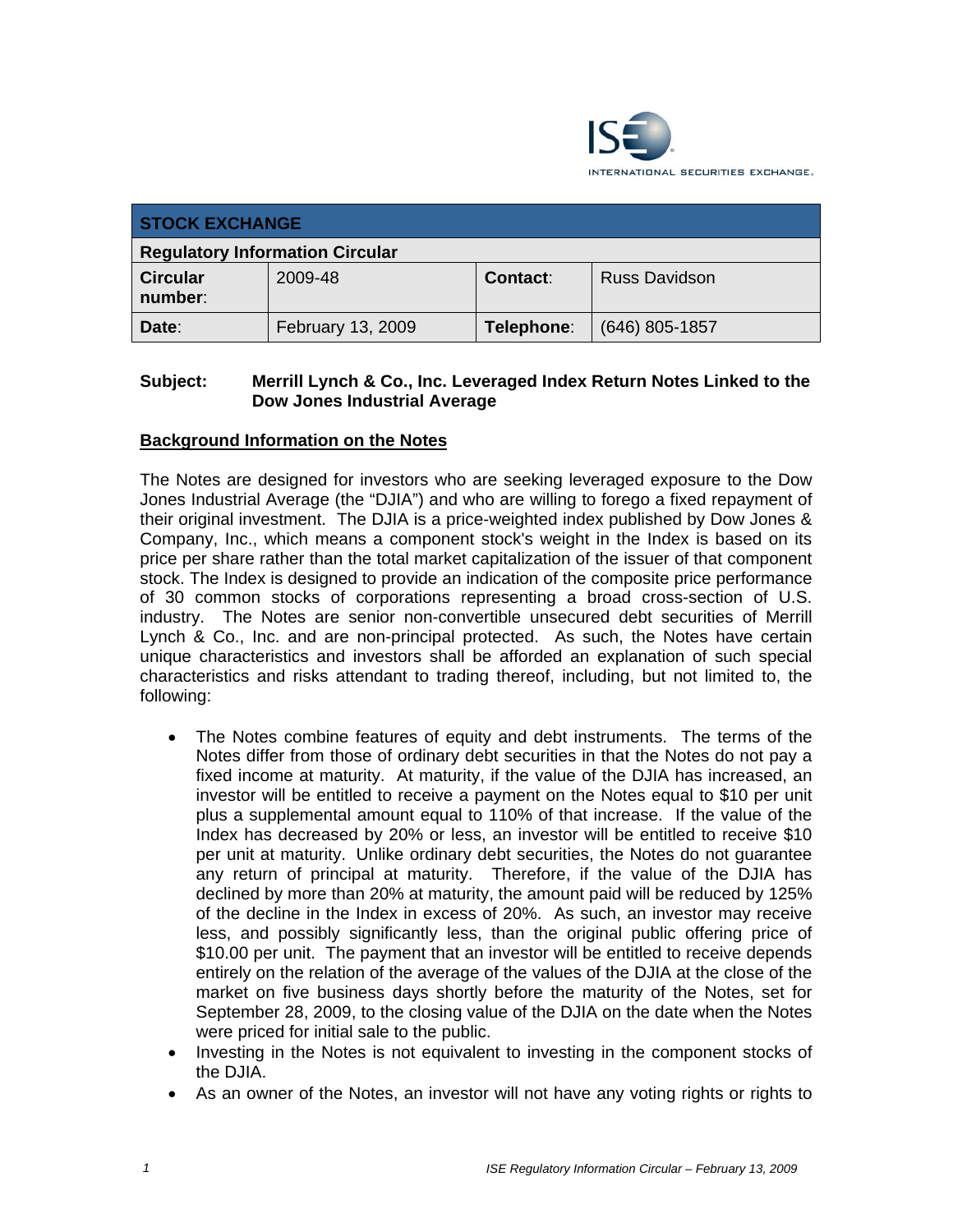receive dividends or other distributions or any other rights with respect to the stocks underlying the DJIA.

• The Notes will not pay interest. Instead, investors will receive a payment on the Notes at maturity.

#### **Other Important Information**

There can be no assurances as to how the Notes will trade in the secondary market or whether such market will be liquid or illiquid. Securities with characteristics similar to the Notes are unique securities, and there is currently no secondary market for the Notes. The market value for the Notes will be affected by a number of factors including, but not limited to:

- The value of the DJIA.
- The volatility of the DJIA.
- The time remaining until maturity of the Notes.
- Changes in dividend payments on the stocks included in the DJIA.
- Interest and dividend yield rates in the market.
- Merrill Lynch & Co., Inc.'s creditworthiness.

Before a member undertakes to recommend a transaction in the Notes, such member must have reasonable grounds for believing that the recommendation is suitable for such customer upon the basis of the facts disclosed by such customer as to his other security holdings and as to his financial situation and needs. A member is required to make reasonable efforts to obtain information concerning the customer's financial status, tax status and investment objectives, and such other information used or considered reasonable by the member in making recommendations to the customer. Members are requested to communicate this information to all branches.

#### **Exchange Rules Applicable to Trading in the Notes**

The Notes are considered equity securities, thus rendering trading in the Notes subject to the Exchange's existing rules governing the trading of equity securities.

## **Trading Hours**

Trading in the Notes on ISE is on a UTP basis and is subject to ISE equity trading rules. The Notes will trade from 8:00 a.m. until 8:00 p.m. Eastern Time. Equity EAMs trading the Notes during the Extended Market Sessions are exposed to the risk of the lack of the calculation or dissemination of underlying index value or intraday indicative value ("IIV"). For certain derivative securities products, an updated underlying index value or IIV may not be calculated or publicly disseminated in the Extended Market hours. Since the underlying index value and IIV are not calculated or widely disseminated during Extended Market hours, an investor who is unable to calculate implied values for certain derivative securities products during Extended Market hours may be at a disadvantage to market professionals.

## **Trading Halts**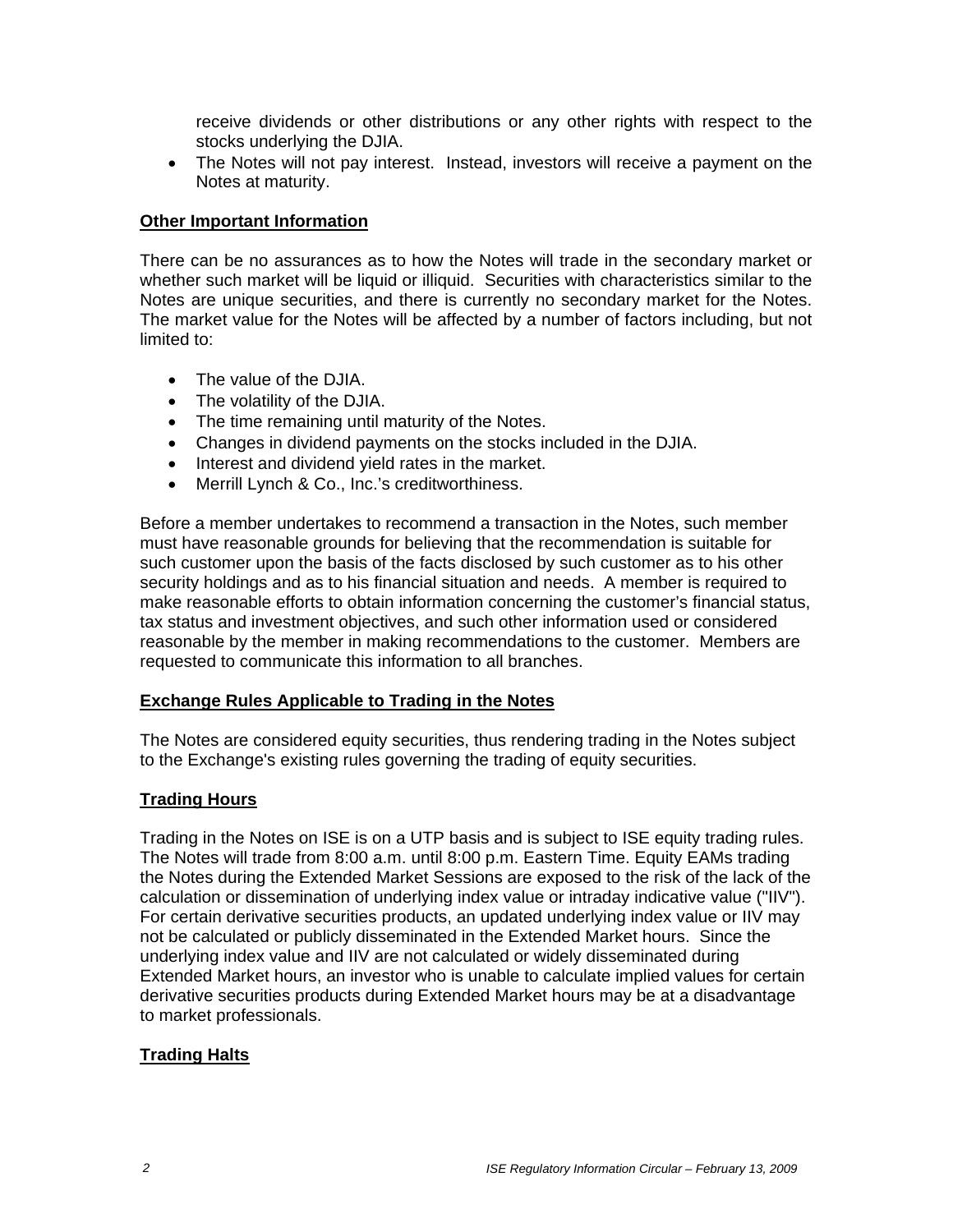ISE will halt trading in the Shares of a Trust in accordance with ISE Rule 2101(a)(2)(iii). The grounds for a halt under this Rule include a halt by the primary market because it stops trading the Shares and/or a halt because dissemination of the IIV or applicable currency spot price has ceased, or a halt for other regulatory reasons. In addition, ISE will stop trading the Shares of a Trust if the primary market de-lists the Shares.

#### **Delivery of a Prospectus**

Pursuant to federal securities laws, investors purchasing Shares must receive a prospectus prior to or concurrently with the confirmation of a transaction. Investors purchasing Shares directly from the Fund (by delivery of the Deposit Amount) must also receive a prospectus.

Prospectuses may be obtained through the Distributor or on the Fund's website. The Prospectus does not contain all of the information set forth in the registration statement (including the exhibits to the registration statement), parts of which have been omitted in accordance with the rules and regulations of the SEC. For further information about the Fund, please refer to the Trust's registration statement.

**This Regulatory Information Circular is not a statutory Prospectus. Equity EAMs should consult the Trust's Registration Statement, SAI, Prospectus and the Fund's website for relevant information.**